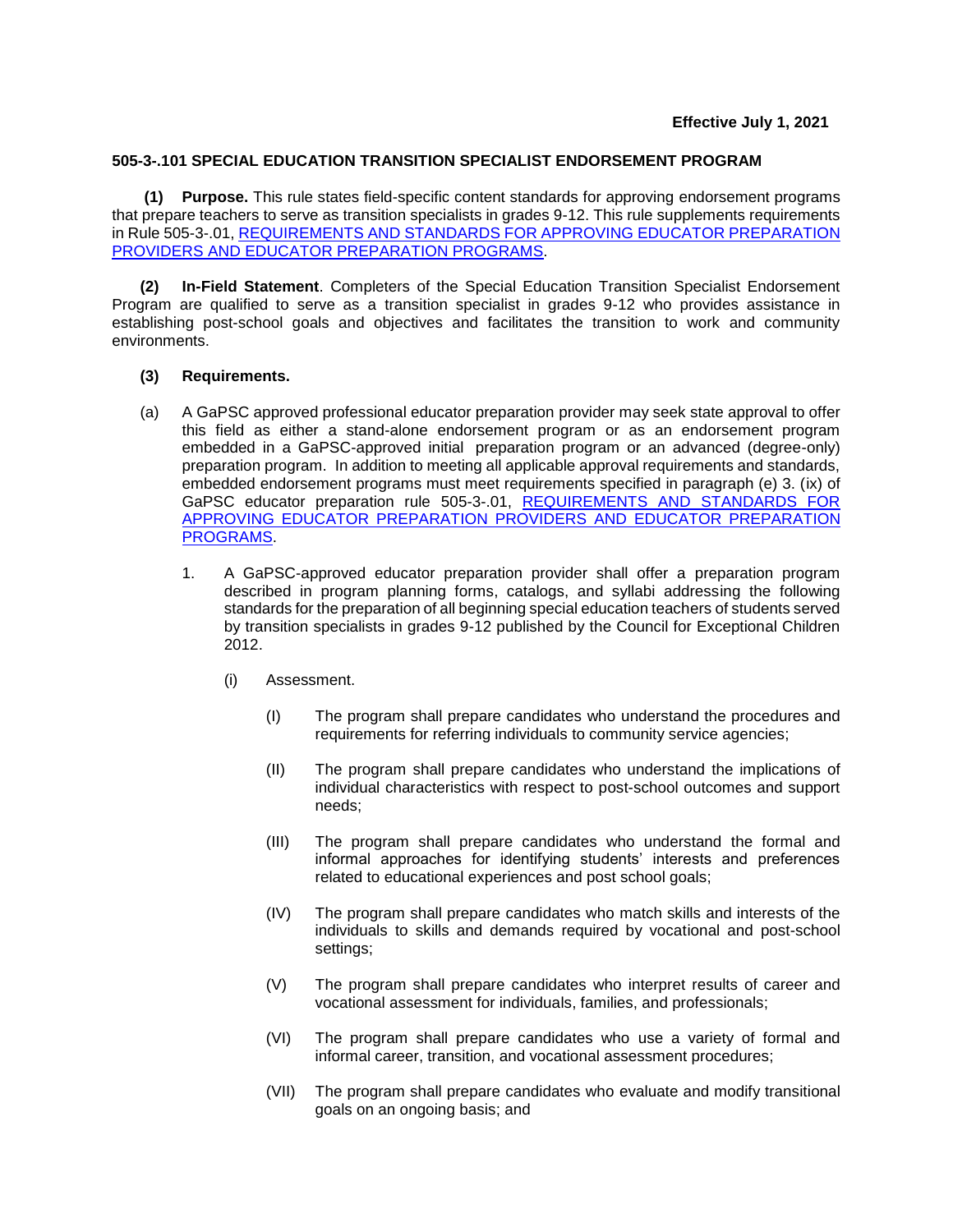- (VIII) The program shall prepare candidates who assess and develop natural support systems to facilitate transition to post-school environments.
- (ii) Programs, Services, and Outcomes.
	- (I) The program shall prepare candidates who understand school and post-school services available to specific populations of individuals with exceptional learning needs;
	- (II) The program shall prepare candidates who understand the methods for providing community-based education for individuals with exceptional learning needs;
	- (III) The program shall prepare candidates who understand the methods for linking academic content to transition goals;
	- (IV) The program shall prepare candidates who understand strategies for involving families and individuals with exceptional learning needs in transition planning and evaluation;
	- (V) The program shall prepare candidates who understand job seeking and job retention skills identified by employers as essential for successful employment;
	- (VI) The program shall prepare candidates who understand vocational education methods, models, and curricula;
	- (VII) The program shall prepare candidates who understand the range of postschool options within specific outcome areas;
	- (VIII) The program shall prepare candidates who identify and facilitate modifications within work and community environments;
	- (IX) The program shall prepare candidates who arrange and evaluate instructional activities in relation to post-school goals;
	- (X) The program shall prepare candidates who identify outcomes and instructional options specific to the community and the individual; and
	- (XI) The program shall prepare candidates who use support systems to facilitate self-advocacy in transition planning.
- (iii) Research and Inquiry.
	- (I) The program shall prepare candidates who understand theoretical and applied models of transitions; and
	- (II) The program shall prepare candidates who understand research on relationships between individual outcomes and transition practices.
- (iv) Leadership and Policy.
	- (I) The program shall prepare candidates who understand transitional related laws and policies; and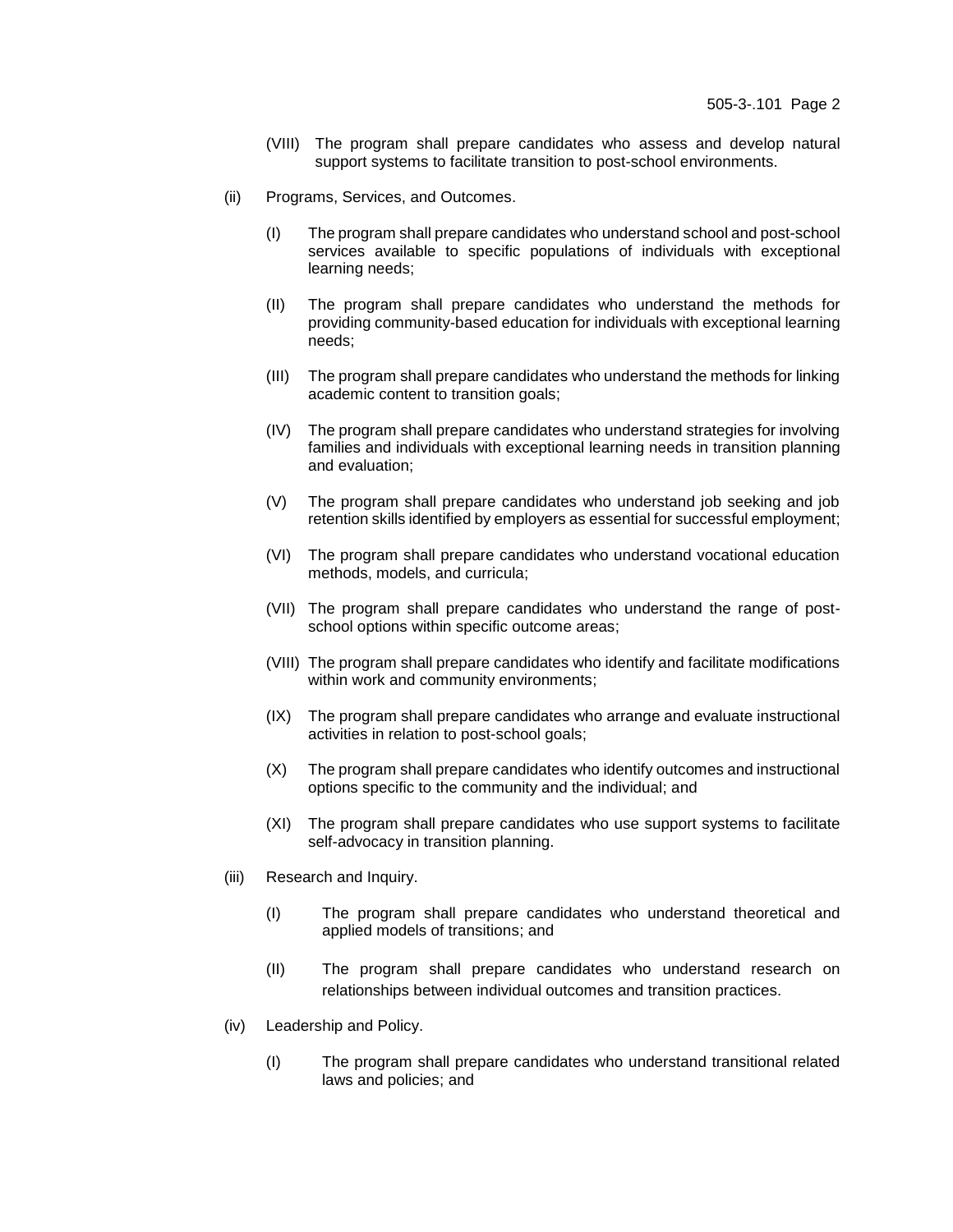- (II) The program shall prepare candidates who understand the history of national transition initiatives.
- (v) Professional Learning and Ethical Practice.
	- (I) The program shall prepare candidates who understand the scope and role of the transition specialist;
	- (II) The program shall prepare candidates who understand the scope and role of agency personnel related to transition;
	- (III) The program shall prepare candidates who are aware of organizations and publications relevant to the field of transition;
	- (IV) The program shall prepare candidates who show positive regard for the capacity and operating constraints of community organizations involved in transition services;
	- (V) The program shall prepare candidates who participate in activities of professional organizations in the field of transition;
	- (VI) The program shall prepare candidates who ensure the inclusion on transition-related goals in the educational program plan; and
	- (VII) The program shall prepare candidates who develop post-school goals and objectives, using interests and preferences of the individual.
- (vi) Collaboration
	- (I) The program shall prepare candidates who are aware of methods to increase transition service delivery through interagency agreements and collaborative funding;
	- (II) The program shall prepare candidates who understand transition planning strategies that facilitate input from team members;
	- (III) The program shall prepare candidates who design and use procedures to evaluate and improve transition education and services in collaboration with team members;
	- (IV) The program shall prepare candidates who provide information to families about transition education, services, support networks, and post-school options;
	- (V) The program shall prepare candidates who involve team members in establishing transition policy;
	- (VI) The program shall prepare candidates who provide transition-focused technical assistance and professional development in collaboration with team members;
	- (VII) The program shall prepare candidates who collaborate with transitionfocused agencies;
	- (VIII) The program shall prepare candidates who develop interagency strategies